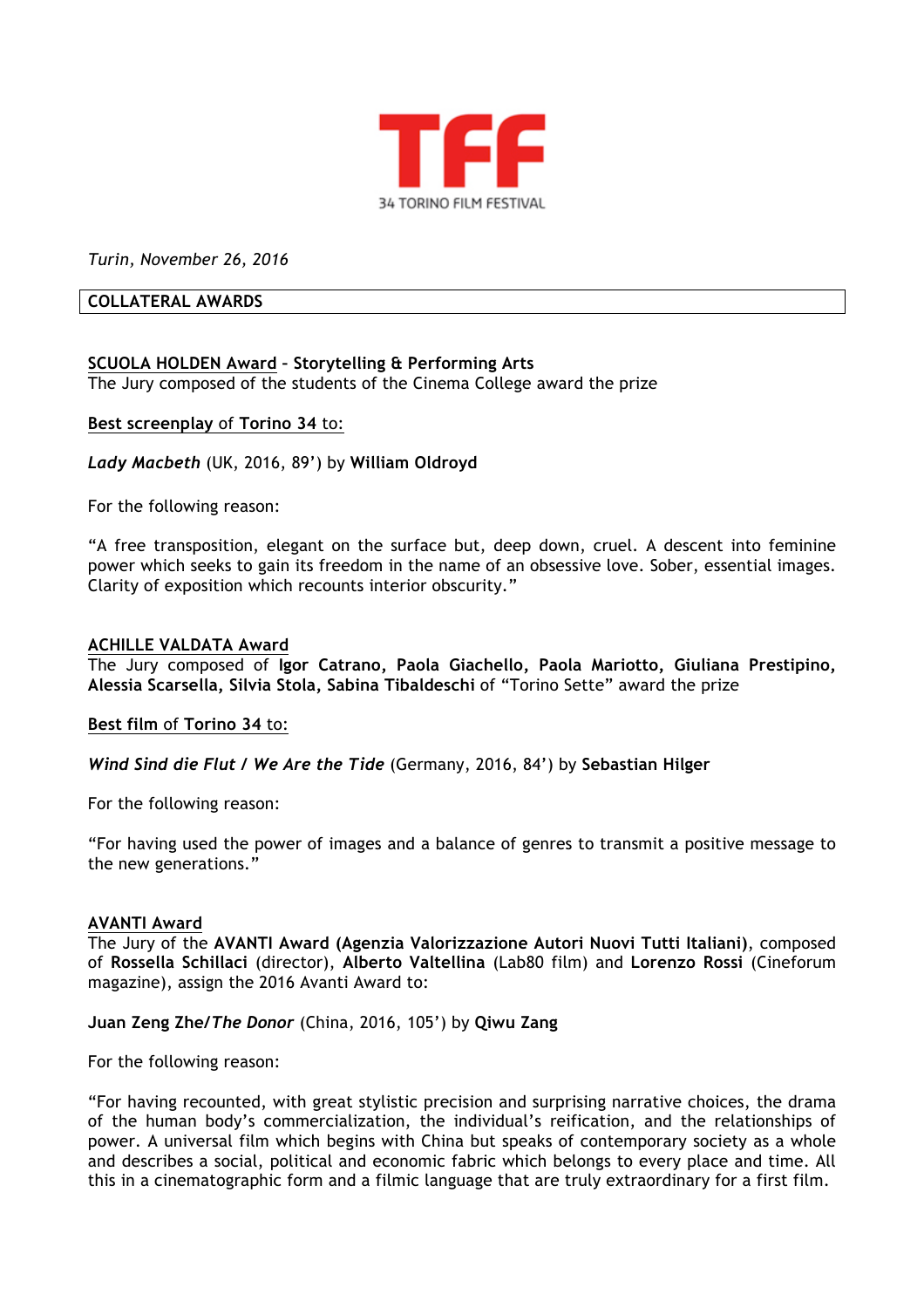# **GLI OCCHIALI DI GANDHI Award**

Assigned by the Centro Studi "Sereno Regis" (Turin), whose Jury, composed of **Ahmad Al Khalil, Elsa Bianco, Sara Galignano, Stefano Grossi** and **Cristina Voghera,** assigns the **Gandhi's Glasses Award** to the film:

*Les vies de Thérèse* (France, 2016, 55') by **Sebastien Lifshitz**

For the following reason:

"For having poetically recounted the life of a woman whose existence bears witness to the process of women's emancipation.

For having narrated how old age and a serene acceptance of death have become her final and definitive political action."

**Special mention** to:

*Wrong Elements* (France/Germany/Belgium, 2016, 135') by **Jonathan Littell**

For the following reason:

"For having illuminated with great narrative power the tragic existence of Uganda's 60,000 child soldiers.

For having highlighted the nonviolent choice and conciliatory intent of the government which, in this way, has created the possibility for a moral and social rebirth of the young victimsoppressors."

#### **Special mention** to:

*Avant les rues* (Canada, 2016, 97') by **Chloè Leriche**

For the following reason:

"For having illustrated how an initial act of involuntary violence can spark a pathway of personal growth and the resolution of personal interior contrasts through the rediscovery of one's roots, which had been violated by a white, homologating society."

*The award ceremony of the Gandhi's Glasses Award will take place in the Sala "Poli" of the Centro Studi "Sereno Regis" at Via Garibaldi 13 in Turin, at 4:00 p.m. on Saturday, November 26th.* 

#### **INTERFEDI Award**

The Interfedi Jury, promoted by the Valdese Church and by Turin's Jewish Community, with the patronage of the Interfedi Committee of the City of Turin, and composed of **Manuel Disegni** (Jewish Community), **Beppe Valperga** (Interfedi Committee) and **Sergio Velluto** (Valdese Church), assigns the third "Interfedi Award – Prize for the respect for minorities and secularity" to the film:

*Avant les rues* (Canada, 2016, 97') by **Chloè Leriche**

For the following reason:

"In a reality of poverty and marginalization, far from daily news reports, a caring community manages to support one of its own young people, who has found himself in a difficult situation. Canada's indigenous minority, in which women, too, play an important role which is not taken for granted, finds, in its own spirituality, the resources it must draw on."